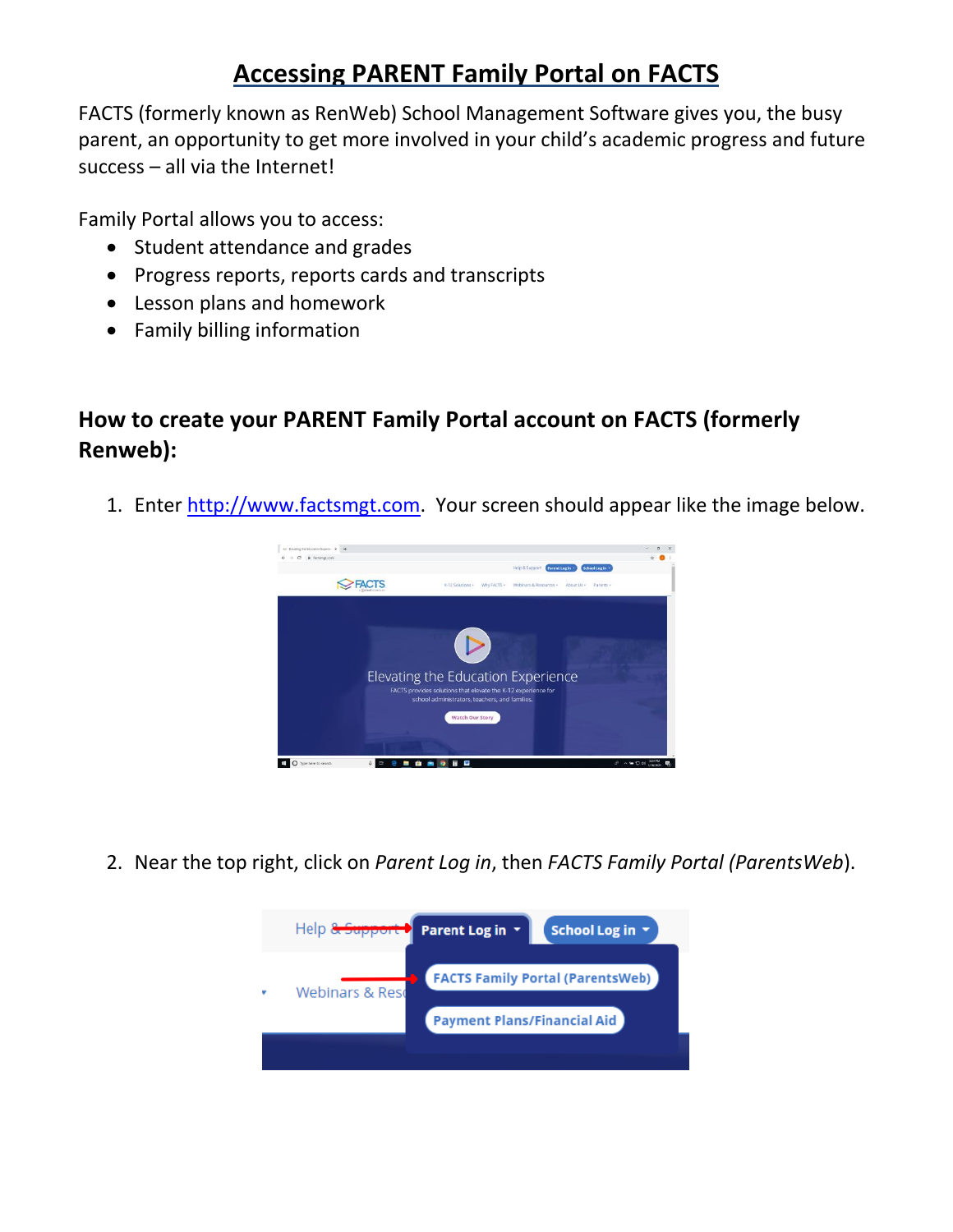3. Click on *Parent,* then click *Create New Family Portal Account.*



### **Family Portal Login**

| <b>District Code:</b>                   |  |
|-----------------------------------------|--|
| User Name:                              |  |
| Password (case-sensitive):              |  |
| Forgot User Name/Password?              |  |
| tudent<br>Staff<br>Parent               |  |
| Login                                   |  |
| <b>Create New Family Portal Account</b> |  |

4. Enter the following:

District Code: SP-SC

Email: *This is the email address you provided on your registration form* Then select *Create Account.*



### **Family Portal Login**

| District Code: * Required                   |
|---------------------------------------------|
| SP-SC                                       |
| Email:                                      |
| johndoe@southpointechristianschool.org<br>۔ |
| <b>Back to Login</b><br>Create Account      |
| <b>Powered By FACTS   Privacy Policy</b>    |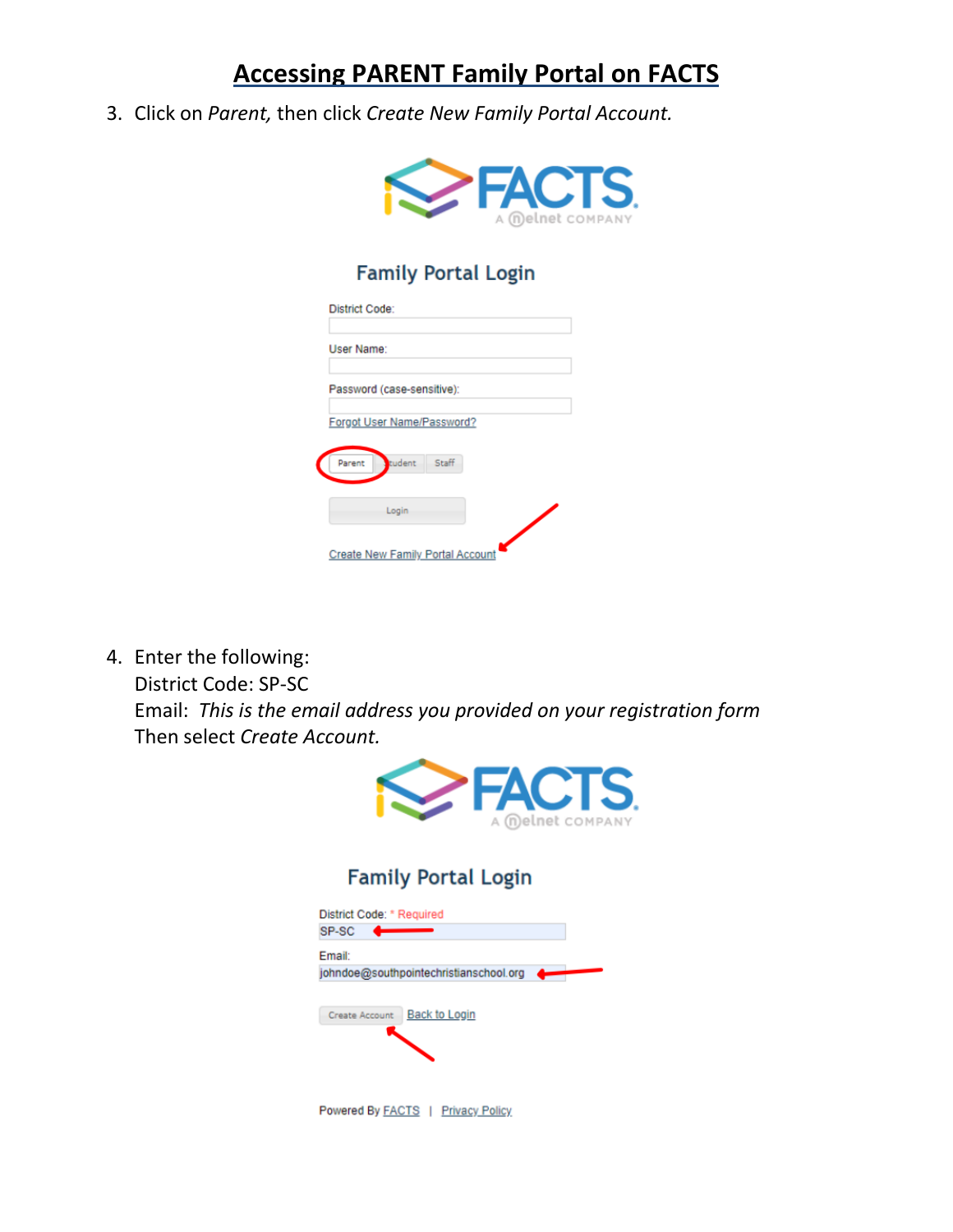5. The following confirmation message should appear.

| <b>Family Portal Login</b>                                     |  |
|----------------------------------------------------------------|--|
| District Code:                                                 |  |
| SP-SC                                                          |  |
| Email:                                                         |  |
| johndoe@southpointechristianschool.org                         |  |
| An email has been sent to                                      |  |
| johndoe@southpointechristianschool.org. Please check the email |  |
| and click link provided to                                     |  |
| gain access to page where you can create your username and     |  |
| password. For security purpose that link will                  |  |
| only be active for 6 hours.                                    |  |
| Create Account   Back to Login                                 |  |

6. Login to your email account to open the confirmation email.

| $\equiv$ | Gmail              | Search mail                      |                             | $\overline{\phantom{a}}$                                                                |
|----------|--------------------|----------------------------------|-----------------------------|-----------------------------------------------------------------------------------------|
|          | Compose            | □ - C<br><b>Gmail Team</b><br>日立 | - 3                         | Tips for using your new inbox - Welcome to your inbox Find emails fast With the pow-    |
|          | Inbox              | <b>Gmail Team</b><br>÷           |                             | Get the official Gmail app - Get the official Gmail app The best features of South Poin |
| Ø        | Starred<br>Snoozed |                                  | <b>FACTS Technical Sup.</b> | Create New FACTS Family Portal Account - This email is in response to your request !    |
|          | Sent<br>Dear Store |                                  |                             |                                                                                         |

7. Click the hyperlink: *Click to create your Family Portal login.*

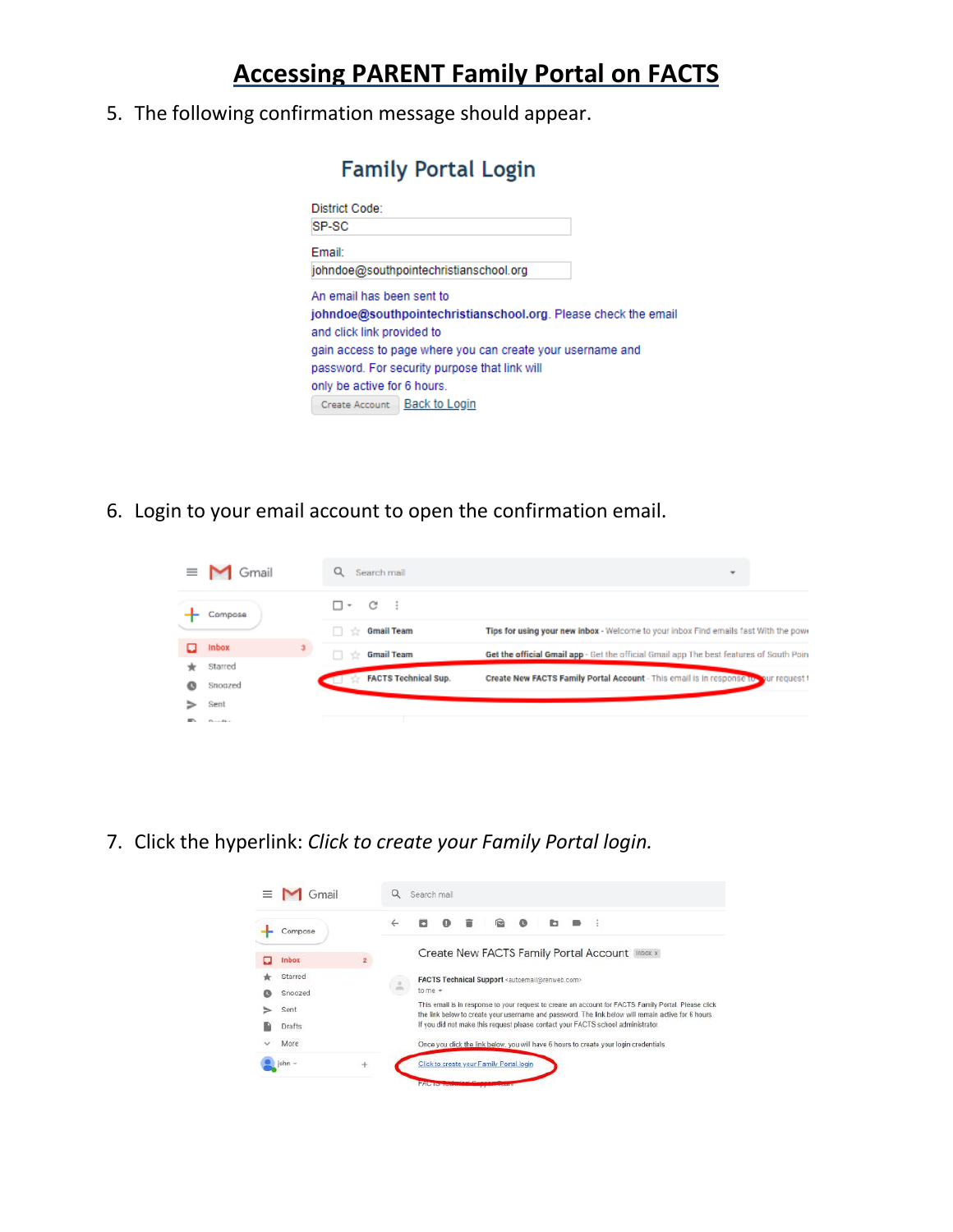8. You will be redirected to the image below. Enter a Username and enter your password. Under *Confirm*, enter the same password. NOTE: Passwords must be at least 6 characters long and they must include both letters and numbers. Click Save Username and/or Password.

| <b>Change/Create Password</b> |                           |          |         |                               |
|-------------------------------|---------------------------|----------|---------|-------------------------------|
| Name                          | <b>Person ID Username</b> | Password | Confirm |                               |
| China, Commercial Teoretta    |                           |          |         | Save Username and/or Password |

9. If done correctly, you should see the following:

| Username/Password successfully updated. |                           |   |          |         |                               |
|-----------------------------------------|---------------------------|---|----------|---------|-------------------------------|
| <b>Change/Create Password</b>           |                           |   |          |         |                               |
| <b>Name</b>                             | <b>Person ID Username</b> |   | Password | Confirm |                               |
|                                         |                           | - |          |         | Save Username and/or Password |

10. Reopen [http://www.factsmgt.com.](http://www.factsmgt.com/) Your screen should appear like the image below.



11. Near the top right, click on *Parent Log in*, then *FACTS Family Portal (ParentsWeb*).